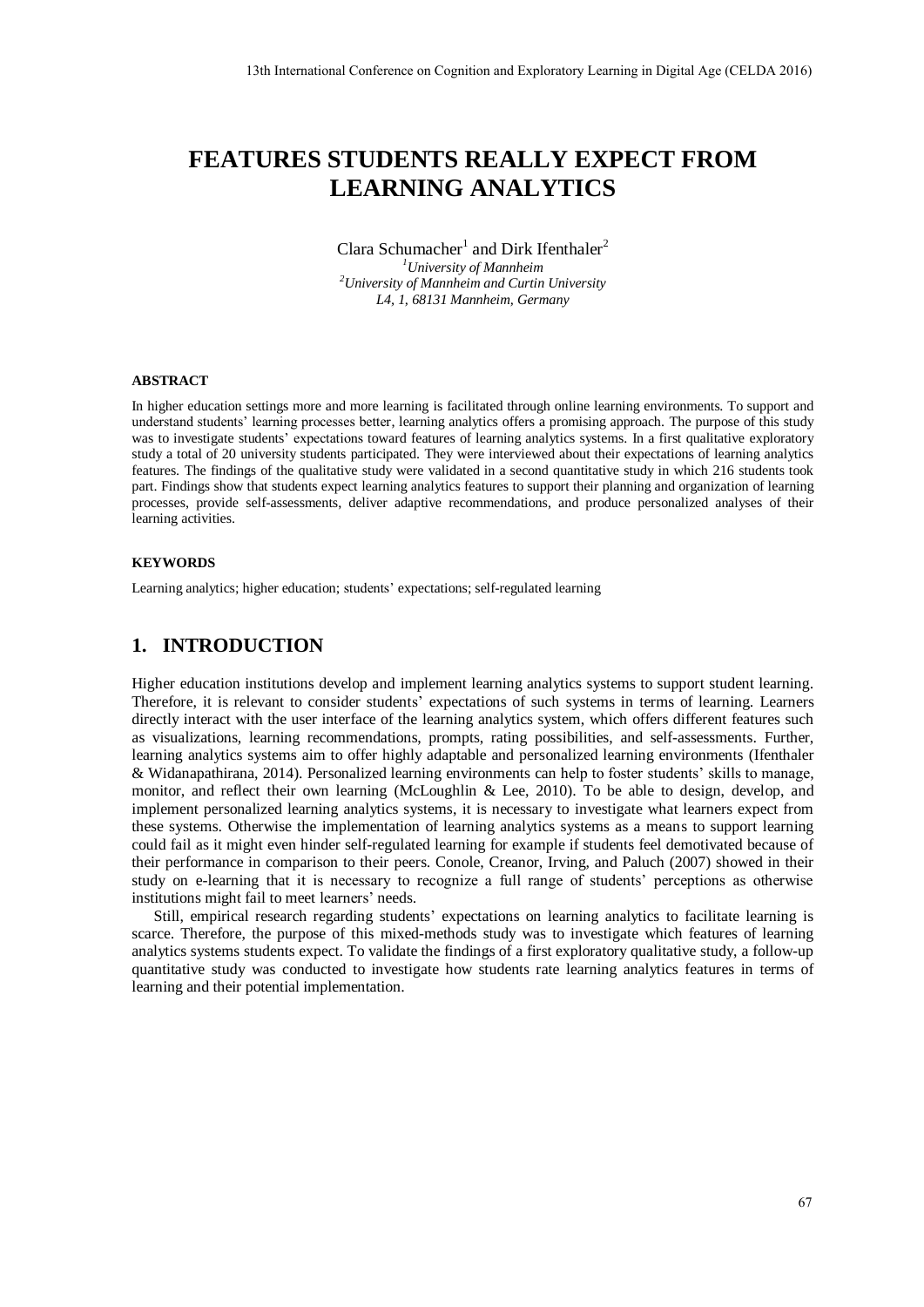# **2. LEARNING ANALYTICS FEATURES**

### **2.1 Learning Analytics**

Learning analytics use static and dynamic information about learners and learning environments, assessing, eliciting and analyzing them, for real-time modeling, prediction, and optimization of learning processes, learning environments, and educational decision-making (Ifenthaler, 2015).

Learning analytics provide benefits for all levels of higher education stakeholders: mega-level (governance), macro-level (institution), meso-level (curriculum, teacher/tutor) and micro-level (learner) (Ifenthaler & Widanapathirana, 2014). The micro-level of learning analytics focusses on supporting individual and collaborative learning activities. Benefits can be divided in three perspectives and for the micro-level as follows (Ifenthaler & Widanapathirana, 2014): (a) summative: understand learning habits, compare learning paths, analyze learning outcomes, track progress towards goals; (b) real-time: receive automated interventions and scaffolds, take assessments including just-in-time feedback, support collaboration; (c) predictive: optimize learning paths, adapt to recommendations, increase engagement, increase success rates.

### **2.2 Learning Analytics Features**

Learning analytics features include functions a learning analytics system could provide to the user (e.g., learners, tutors, administrators, etc.). Thus learning analytics features include dashboard elements, for example visualizations of activity analyses in the learning management system. Further, features include recommendations about further readings, self-assessment-questionnaires, or additional links to related video tutorials. Features focusing on learners' behavior include time spent online, analyses and forecasts of academic performance, adaptive learning recommendations, and personalized prompts with questions about the learners' dispositions.

Learning analytics features rely on analyses of various data (Ifenthaler & Widanapathirana, 2014): (a) Learner characteristics including prior knowledge, psychometric tests about learning strategies and competencies, socio-demographic data, or prior academic performance. (b) External data such as searches in the library catalogue, geo-data or information from social media. (c) Traces generated by using the online learning environment, for example online-frequency and -time, activities in discussions and other online interaction, results of self-assessment-questionnaires, up- and download of resources, as well as ratings of content. Furthermore, (d) curricular information are integrated into the analyses, for instance exemplar study paths and expected learning outcomes.

Many dashboard applications in learning analytics systems focus on visualizations of descriptive data, such as time spent online, the progress towards the completion of a course, or comparisons with other students' performance. More elaborated systems include results of self-assessments (Verbert et al., 2014). Findings of a comparative study of three learning analytics systems have shown that students prefer more detailed learning analytics systems with elaborated analyses and personalized recommendations for their learning (Ifenthaler & Schumacher, 2015).

Learning analytics systems showing descriptive summative information about past learning activities such as time spent online, login frequency, and performance results already help students to monitor their current state and increase student success rates.. However, to plan upcoming learning activities or to adapt current learning strategies, further personalized and adaptive features of the learning analytics system are needed.

# **2.3 Purpose of the Studies**

Currently, learning analytics features are investigated in terms of visualizations and dashboard elements or their technical possibilities (Verbert, Duval, Klerkx, Govaerts, & Santos, 2013; Verbert et al., 2014). Most studies about learning analytics dashboards were conducted in controlled settings.

To better understand students' needs, this study used a mixed-methods approach combining an exploratory qualitative interview study followed by a quantitative survey study. The two studies are reported in the following sections.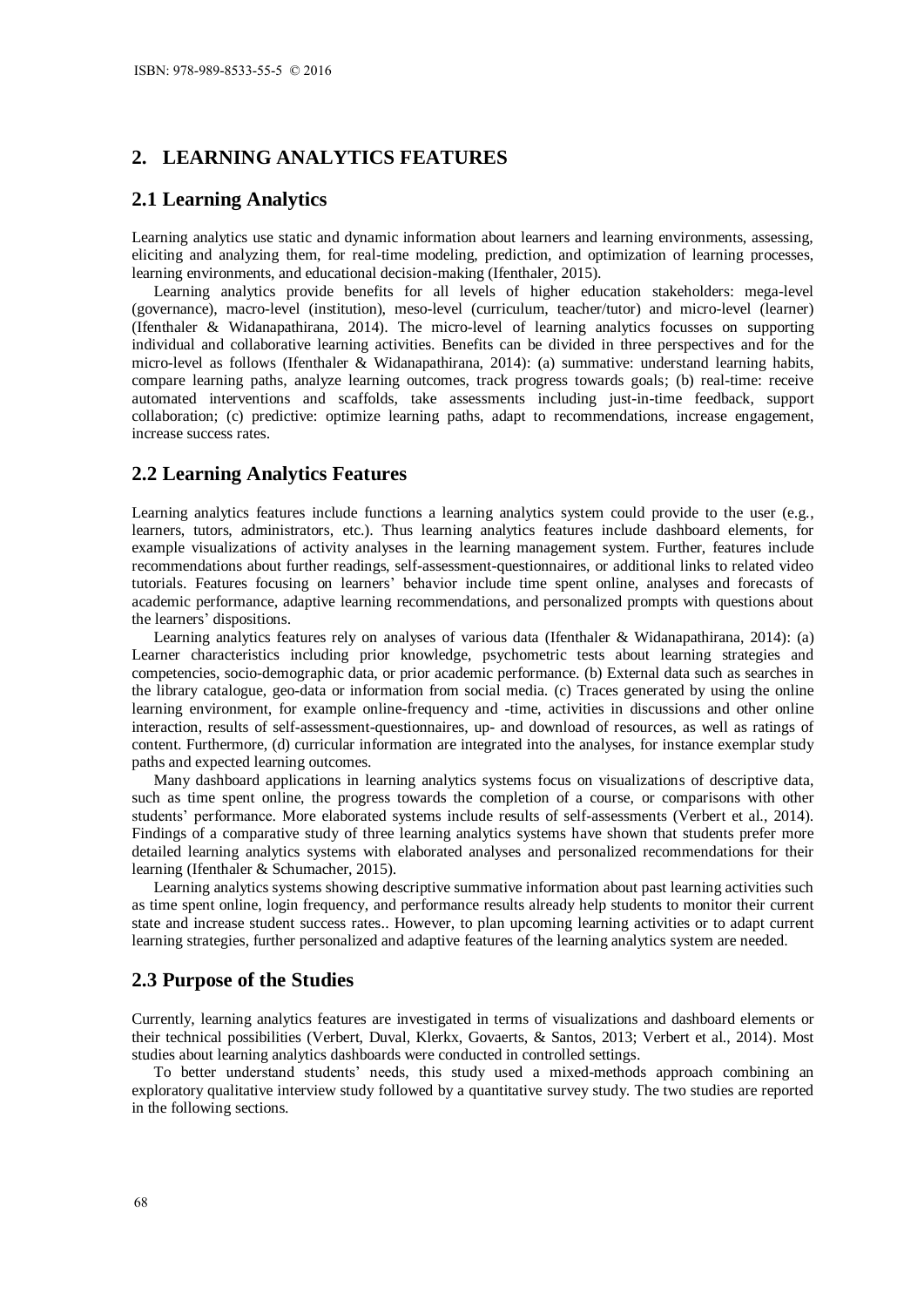# **3. STUDY 1**

The purposes of the qualitative exploratory study were (1) to investigate which features of learning analytics students expect and (2) to deduce further research needs.

# **3.1 Method**

## **3.1.1 Participants and Design**

The study was designed as a qualitative exploratory study with oral interviews. Interviews were conducted in May 2016. After removing one incomplete response, the responses of 20 graduate students (14 female, 6 male) have been considered for further analyses. The average age of the participants was 24.55 years  $(SD =$ 2.21). Participants received one credit hour for participating in the study.

## **3.1.2 Materials**

### **Introduction to Learning Analytics**

A short lecture (approximately 5 minutes) including presentation slides introduced the basic concepts of learning analytics and provided an overview about various types of data used for learning analytics. The session concluded with a possibility to clarify comprehension questions.

### **Learning Analytics Features**

Students were confronted with three guiding questions regarding learning analytics features, which they were asked to answer in oral form or by using a whiteboard or paper to illustrate. (1) Please reflect about possible features or dashboard elements, which you would like to have as an application in a learning analytics system. (2) Please explain which function these elements have. (3) Please indicate how you think these features or dashboard elements can support learning.

### **Technology Usage for Learning**

The Technology Usage for Learning (TUL; 10 items) inventory includes items investigating students' usage and attitude towards technology for learning purposes and the potential use of learning analytics systems.

### **Demographic information**

Demographic information included age, gender, Internet usage for learning and social media, years of study, study major, and course load.

### **3.1.3 Procedure**

Over a period of two weeks in May 2016, students were invited to participate in the qualitative interview study, which included three parts. In the first part, participants received a general introduction into learning analytics (approx. 5 minutes). Secondly, they reported about learning analytics features, they would expect from learning analytics systems and how these features could support learning (8 up to 80 minutes). In the third part, participants completed the technology usage for learning inventory and reported their demographic information (10 minutes).

### **3.1.4 Data Analysis**

The audio recordings of all interviews were transcribed in single text documents. Using f4anaylsis (www.audiotranskription.de), a software for qualitative data analysis, the transcribed interviews were analyzed in terms of learning analytics features and critical statements the students mentioned. Afterwards the collected features were parsed again to find out which features tended to be more relevant for the respondents but following the qualitative research approach also single statements were considered.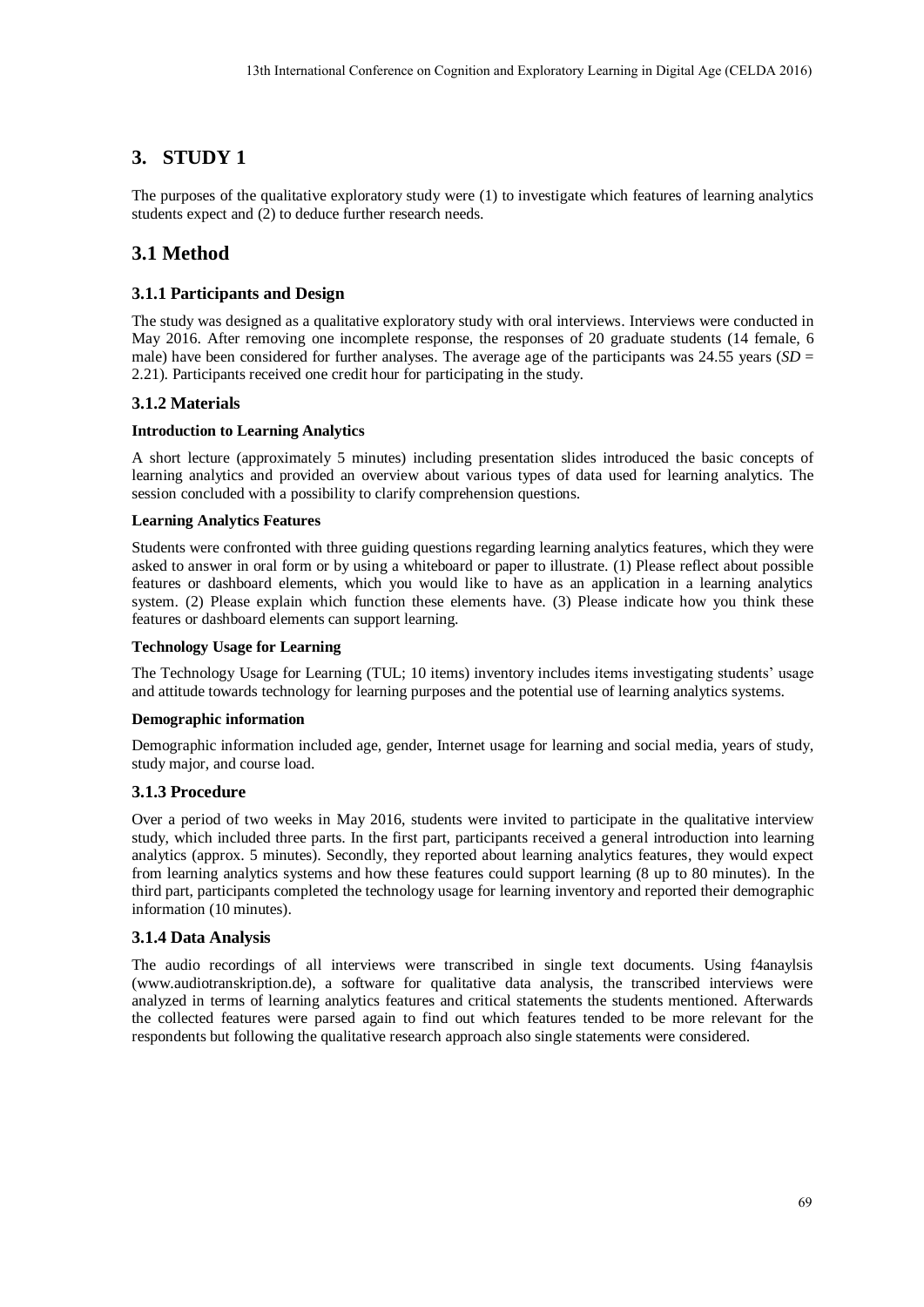# **3.2 Results**

For the majority of the students a learning analytics system would help in terms of planning their learning activities and higher education studies. The students' demands ranged from basic reminder functions for deadlines, for example to submit assignments towards automated to-do lists and agendas. Two interviewees (4, 21) would also allow the system to have access to their own calendar and recommend appropriate tasks and plans matching their personal schedule.

The majority of the participants mentioned that the system should offer self-assessments corresponding to their learning fields. The assessment conditions should be the same as during exams regarding working time and task difficulty. Ideally after completion they want to receive direct and valid feedback. The feedback should be divided into subject areas enabling students to assess their need for improvement. To initiate further learning activities, the system should provide corresponding learning recommendations such as further material. In general, they expect further learning material presenting the same content with different media such as videos, lecture recordings and short summaries or beyond that on-topic links to current news, practical examples, further literature or learning materials of previous courses to recapitulate.

An overview about their current state of knowledge, their activities in the system as well as their progress towards own or set learning objectives seems to be relevant to the students. They asked for analyses of their working progress towards learning objectives, time spent for learning, preferred daytime for learning, performance and progress over different periods as well as performance evaluations of former and current grades and also forecasts.

Students disagreed in terms of receiving analyses comparing their own performance or learning activities with those of their peers. Some perceive such comparisons as motivating others would not. To avoid demotivation and to meet all learners' needs it was suggested to have a high degree of personalization regarding the system's visualizations or that they should only be shown on request.

Personalization options were also requested regarding the layout of the learning environment in terms of colors and disposal of elements.

Interaction with fellow students but also direct contact to the lecturer via the system was essential for the students. Discussion forums and chats for communication as well as videoconferencing and online-teamwork function with the possibility to share documents were mentioned features. Additionally, two interviewees (1, 11) wanted the system to suggest learning partners, which are either close by, are dealing with the same learning subject or have complementary knowledge to create synergies.

Statements from only few or single students uttered the possibility to click on keywords in all provided materials, which would lead to definitions or further learning material concerning these keywords. Further it was argued that the system needs a feature to enter learning activities occurring offline. This aspect becomes even more relevant as the additional questionnaire revealed that all interviewed students prefer to read printed texts for their studies, only one student additionally reads texts on a screen.

Students' statements also indicated that they expect a highly evolved system, containing several programs, such as text processing, a literature management program being fed by the library, or a PDF annotation program. The students stated that they do not want to switch between programs but would prefer a holistic solution.

Two students (4, 20) would like the system to guide their breaks by analyzing their productivity and suggesting when it is time for a break. Further the system might give advices which kind of break would be reasonable, for example eating, drinking, or doing distracting activities (watching a video or doing a workout).

Most interviewees had a positive attitude regarding the application of learning analytics systems and would like to use such a system. Only two respondents indicated in the questionnaire that they do not want to use learning analytics, due to privacy concerns, the risk of too much surveillance of learning activities and a reduction of autonomous learning (9). However, also the students who agreed to use learning analytics had critical thoughts as for instance demotivating consequences due to visualization of poor performances or comparisons with fellow students or the distractive character of using media and technology for learning. One interviewee feared that even stronger as yet not acquiring knowledge but figures such as good grades are the only purpose of learning.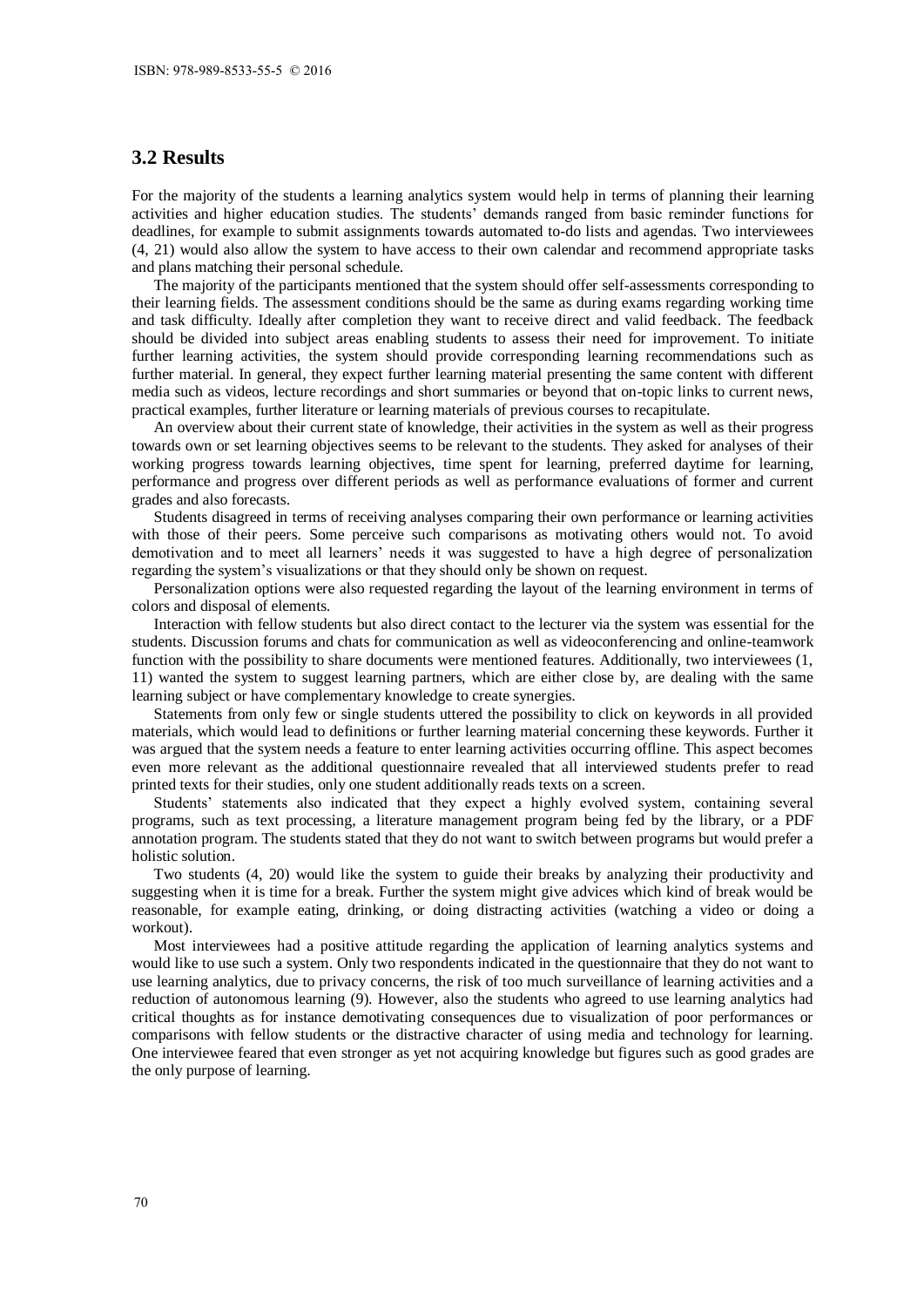# **4. STUDY 2**

Based on the findings of the qualitative study, a follow-up quantitative study was conducted. The first assumption was that the learning analytics features presented to the students were rated differently in terms of students' willingness to use the feature for their learning (Hypothesis 1). Second, it was assumed that students' evaluation of the presented features in terms of learning differed significantly (Hypothesis 2). Finally, it was assumed that students are more willing to use a certain learning analytics feature for their studies when rating the feature high in terms of learning (Hypothesis 3a), do not perceive that the feature is invasive (Hypothesis 3b), and do not think that the feature is complicated to use (Hypothesis 3c) or not useful for them (Hypothesis 3d).

# **4.1 Method**

### **4.1.1 Participants and Design**

The second study was designed as a quantitative online study conducted in May and June 2016. The average age of the participants was 23.83 years ( $SD = 2.99$ ). The dataset included  $N = 216$  responses (142 female (66% valid) and 73 males (34% valid) [1 missing]). More than half of the participants studied in the Bachelors program (54,6%) and 45,4% students studied in the Masters program. The average course load in the current semester was 5.42 courses  $(SD = 1.91)$ . Almost half of the students (46%) indicated that they prefer reading texts for university on a display whereas 54% preferred reading printed texts. 88% of the interviewed students want to use learning analytics for their studies, whereas 12% did not want to use learning analytics. Participants received one credit hour for participating in the study.

### **4.1.2 Instruments**

#### **Learning Analytics Features (LAF)**

The participants were confronted with 15 different learning analytics features, some of them deduced from the qualitative exploratory study: (1) time spent online; (2) suggestion of learning partners; (3) learning recommendations for successful course completion; (4) rating scales for provided learning material; (5) timeline showing current status and goal; (6) time needed to complete a task or read a text; (7) prompts for self-assessments; (8) further learning recommendations; (9) comparison with fellow students; (10) considering the students personal calendar for appropriate learning recommendations; (11) newsfeed with relevant news matching the learning content; (12) revision of former learning content; (13) feedback for assignments; (14) reminder for deadlines; (15) term scheduler, recommending relevant courses.

The students were asked to rate these 15 features in terms of learning, acceptance, and privacy aspects. All items were answered on a 5-point Likert scale  $(1 =$  strongly disagree;  $2 =$  disagree;  $3 =$  neither agree or disagree;  $4 = \text{agree}$ ;  $5 = \text{strongly agree}$ ; LAF; 20 items; Cronbach's  $\alpha = .93$ ).

### **Learning Analytics Benefits (LAB)**

The learning analytics benefits scale (LAB) focuses on benefits, learning analytics could offer (Ifenthaler & Widanapathirana, 2014). The students were asked to rate the 36 items on a 5-point Likert scale  $(1 =$  strongly disagree; 2 = disagree; 3 = neither agree or disagree; 4 = agree; 5 = strongly agree) (LAB; 36 items; Cronbach's  $\alpha$  = .94).

### **Privacy for Learning Analytics (LAP)**

In the privacy for learning analytics questionnaire (LAP) the students were asked to state their willingness to share personal data for learning analytics systems, for example tracking of their online paths, educational history, course of studies etc. All items were answered on a Thurstone scale  $(1 = \text{Agree}; 2 = \text{Do not agree};$ LAP; 23 items, Cronbach's  $\alpha$  = .84).

### **Self-Regulated Learning Scale (SRLS)**

To assess students' capability to self-regulate their learning the adapted version of the "Inventory of Learning strategies" (Boerner, Seeber, Keller, & Beinborn, 2005; Wild & Schiefele, 1994) was used and adjusted. The final scale (SRLS) included 14 subscales: effort (8 items, Cronbach's  $\alpha = .76$ ); concentration (6 items,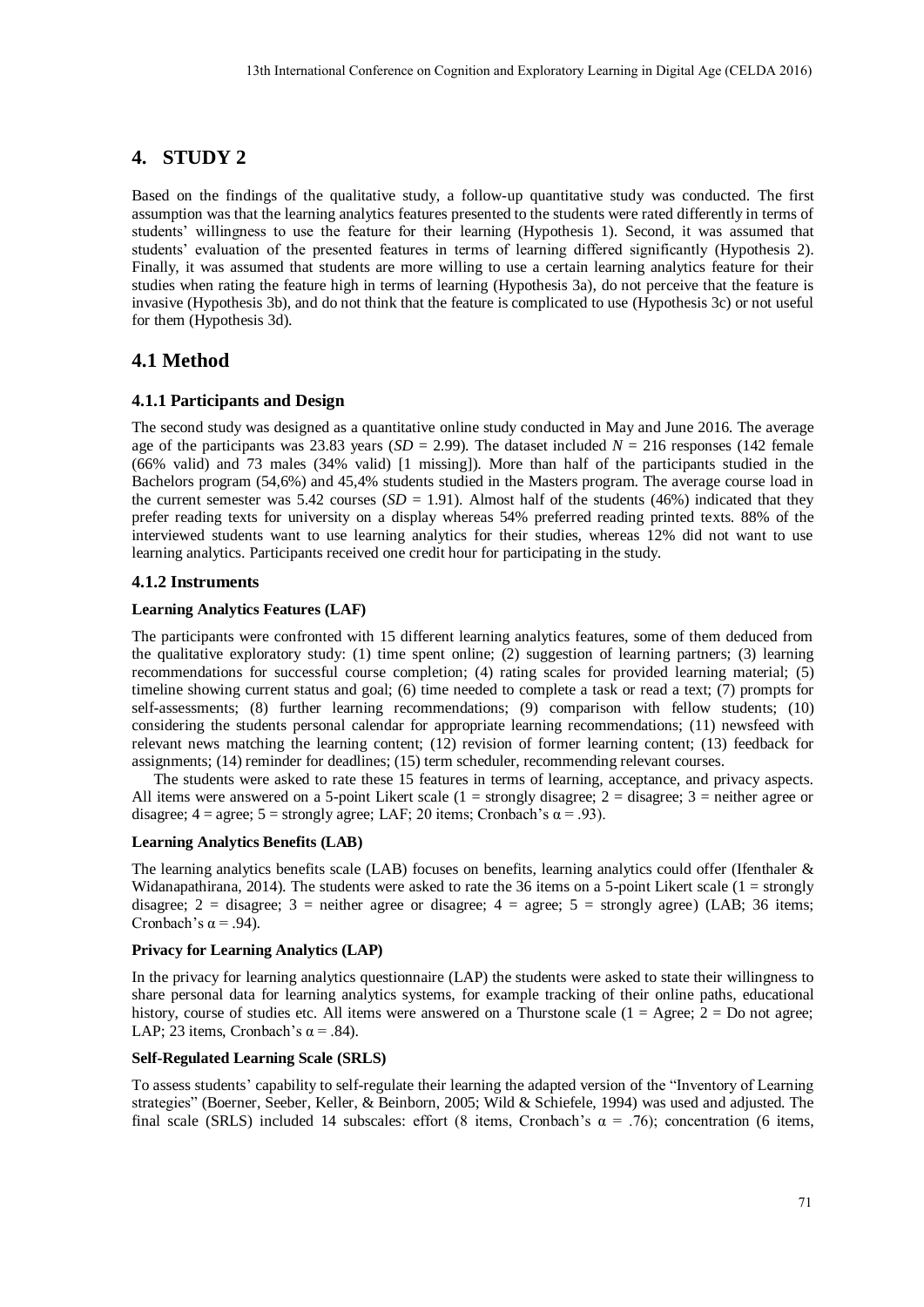Cronbach's α = .91); critical thinking (8 items, Cronbach's α = .82); learning environment (6 items, Cronbach's  $\alpha$  = .73); metacognitive awareness (7 items, Cronbach's  $\alpha$  = .65); organization (9 items, Cronbach's  $\alpha = .81$ ); regulation (8 items, Cronbach's  $\alpha = .72$ ), help & resources (10 items, Cronbach's  $\alpha$  = .7); self-efficacy (4 items, Cronbach's  $\alpha$  = .64); self-assessment (7 items, Cronbach's  $\alpha$  = .67); revision (7 items, Cronbach's  $\alpha$  = .72); time management (4 items, Cronbach's  $\alpha$  = .82); goal setting (7 items, Cronbach's  $\alpha$  = .71); coherence (8 items, Cronbach's  $\alpha$  = .69). All items were answered on a 5-point Likert scale (1 = strongly disagree; 2 = disagree; 3 = neither agree or disagree;  $4$  = agree;  $5$  = strongly agree; SRLS; 99 items, Cronbach's  $\alpha$  = .93)

#### **Technology use for Learning Scale (TUL)**

The technology use for learning scale focuses on how often students use certain technologies and media (e.g., laptop, tablet, blogs, podcasts) for learning (TUL1; 11 items, Cronbach's  $\alpha = .65$ ). And which technologies and media they would like to use more often for learning purposes (TUL2; 11 items, Cronbach's  $\alpha$  = .74).

#### **Demographic Information**

Finally, students stated demographic information such as age, gender, course load, Internet use, current academic performance (20 items).

### **4.1.3 Procedure**

In May and June 2016 over a period of three weeks, students could participate in an online study, implemented on the university's server and consisting of five parts. In the first part, students received a general introduction into learning analytics (approx. 5 minutes). The second part focused on learning analytics: The students rated the 15 learning analytics features, each by answering 20 items (LAF; 30 minutes). Then, they completed the learning analytics benefits scale (LAB; 36 items, 15 minutes). And finally, they participated in the privacy for learning analytics questionnaire (LAP, 23 items, 10 minutes). In the third part, the students were confronted with the self-regulated learning scale (SRLS; 99 items, 25 minutes). Afterwards, students reported which technologies they use and would like to use more for learning (TUL; 22 items; 10 minutes). Finally, participants reported their demographic information (20 items, 7 minutes).

# **4.2 Results**

#### **4.2.1 Acceptance to use Learning Analytics Features**

Students' rating, if they would like to use the presented learning analytics features for their studies differed significantly,  $F(14,3225) = 48.069$ ,  $p < .001$ ,  $\eta^2 = .173$ . Games Howell post-hoc comparisons between the different learning analytics features revealed that the reminder function  $(M = 4.2, 95\%$  CI [4.06, 4.34] was evaluated significantly higher than the newsfeed providing current learning content relevant news ( $M = 3.42$ , 95% CI [3.24, 3.61], *p* < .001 (see Table 1).

The learning analytics function to repeat former learning content  $(M = 4.12, 95\%$  CI [3.99, 4.25]) was rated significantly higher than the feature showing the time, which is necessary to complete a task or reading a text ( $M = 2.32$ , 95% CI [2.14, 2.51]),  $p < .001$ . Getting automated feedback for assignments ( $M = 4.07$ , 95% CI [3.91, 4.22]) was rated significantly higher than the function that the system considers the learner's personal schedule and gives matching learning recommendations ( $M = 3.5$ , 95% CI [3.33, 3.68])  $p < .001$ . The rating of the features regarding the willingness to use a certain feature differed significantly, accordingly Hypothesis 1 is accepted.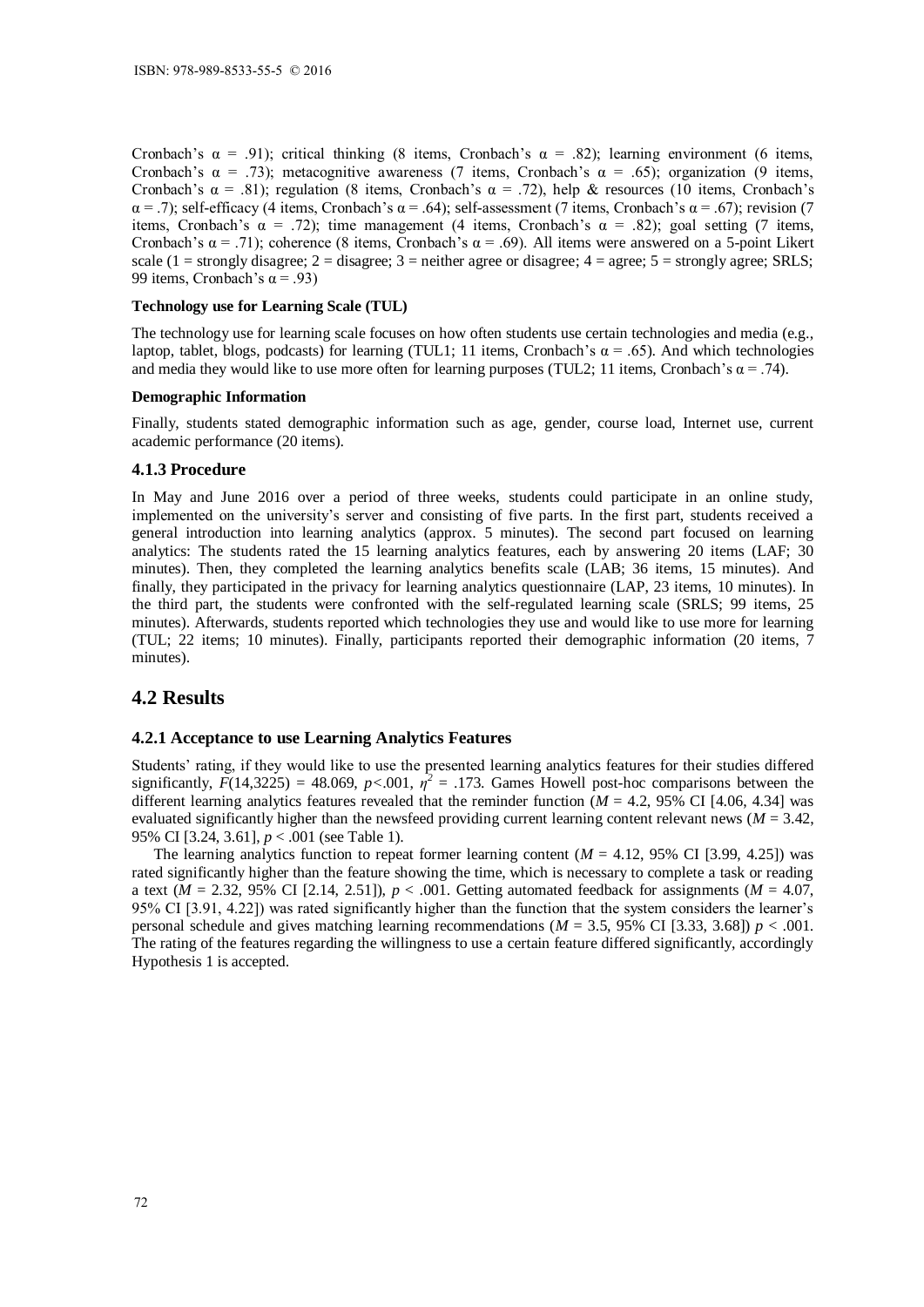| Feature                          |          | Statistic | $\mathbf{1}$       | $\overline{2}$    | 3                                                                | $\overline{4}$ | 5 | 6                            | $\overline{7}$               | 8        | 9                   | 10       | $11\,$            | 12             | 13    | 14                | 15 |
|----------------------------------|----------|-----------|--------------------|-------------------|------------------------------------------------------------------|----------------|---|------------------------------|------------------------------|----------|---------------------|----------|-------------------|----------------|-------|-------------------|----|
| 1 Time online                    | Mean     | 3.125     |                    |                   |                                                                  |                |   |                              |                              |          |                     |          |                   |                |       |                   |    |
|                                  | Variance | 1.422     |                    |                   |                                                                  |                |   |                              |                              |          |                     |          |                   |                |       |                   |    |
|                                  | SD       | 1.1923    |                    |                   |                                                                  |                |   |                              |                              |          |                     |          |                   |                |       |                   |    |
| 2 Learning partner               | Mean     | 3.301     | .1759              |                   |                                                                  |                |   |                              |                              |          |                     |          |                   |                |       |                   |    |
|                                  | Variance | 1.272     |                    |                   |                                                                  |                |   |                              |                              |          |                     |          |                   |                |       |                   |    |
|                                  | SD       | 1.1277    |                    |                   |                                                                  |                |   |                              |                              |          |                     |          |                   |                |       |                   |    |
| 3 Learning                       | Mean     | 3.981     |                    | .8565*** .6806*** |                                                                  |                |   |                              |                              |          |                     |          |                   |                |       |                   |    |
| recommendation for               | Variance | 1.023     |                    |                   |                                                                  |                |   |                              |                              |          |                     |          |                   |                |       |                   |    |
| course completion                | SD       | 1.0114    |                    |                   |                                                                  |                |   |                              |                              |          |                     |          |                   |                |       |                   |    |
| 4 Ratingscales for learning Mean |          | 3.306     | .1806              |                   | $.0046-.6759***$                                                 |                |   |                              |                              |          |                     |          |                   |                |       |                   |    |
| material                         | Variance | 1.813     |                    |                   |                                                                  |                |   |                              |                              |          |                     |          |                   |                |       |                   |    |
|                                  | SD       | 1.3465    |                    |                   |                                                                  |                |   |                              |                              |          |                     |          |                   |                |       |                   |    |
| 5 Timeline for                   | Mean     | 3.778     |                    | .6528*** .4769*** | $-.2037$                                                         | .4722 **       |   |                              |                              |          |                     |          |                   |                |       |                   |    |
| achievement of                   | Variance | 1.392     |                    |                   |                                                                  |                |   |                              |                              |          |                     |          |                   |                |       |                   |    |
| objectives                       | SD       | 1.1799    |                    |                   |                                                                  |                |   |                              |                              |          |                     |          |                   |                |       |                   |    |
| 6 Time for reading and           | Mean     | 2.324     |                    |                   | $-0.8009***$ $-0.9769***$ $-1.6574***$ $-0.9815***$ $-1.4537***$ |                |   |                              |                              |          |                     |          |                   |                |       |                   |    |
| task completion                  | Variance | 1.848     |                    |                   |                                                                  |                |   |                              |                              |          |                     |          |                   |                |       |                   |    |
|                                  | SD       | 1.3594    |                    |                   |                                                                  |                |   |                              |                              |          |                     |          |                   |                |       |                   |    |
| 7 Prompts for self-              | Mean     | 4.074     |                    | .9491*** .7731*** | .0926                                                            | .7685***       |   | .2963 1.7500***              |                              |          |                     |          |                   |                |       |                   |    |
| assessment                       | Variance | .999      |                    |                   |                                                                  |                |   |                              |                              |          |                     |          |                   |                |       |                   |    |
|                                  | SD       | .9996     |                    |                   |                                                                  |                |   |                              |                              |          |                     |          |                   |                |       |                   |    |
| 8 Further learning               | Mean     | 3.685     | $.5602***$         | .3843*            | $-.2963$                                                         | .3796          |   | $-0.0926$ 1.3611***          | $-0.3889*$                   |          |                     |          |                   |                |       |                   |    |
| recommendations                  | Variance | 1.352     |                    |                   |                                                                  |                |   |                              |                              |          |                     |          |                   |                |       |                   |    |
|                                  | SD       | 1.1626    |                    |                   |                                                                  |                |   |                              |                              |          |                     |          |                   |                |       |                   |    |
| 9 Comparison with fellow Mean    |          | 2.491     |                    |                   | $-6343***$ $-8102***$ $-1.4907***$ $-0.8148***$ $-1.287***$      |                |   |                              | .1667 -1.5833*** -1.1944***  |          |                     |          |                   |                |       |                   |    |
| students                         | Variance | 1.739     |                    |                   |                                                                  |                |   |                              |                              |          |                     |          |                   |                |       |                   |    |
|                                  | SD       | 1.3189    |                    |                   |                                                                  |                |   |                              |                              |          |                     |          |                   |                |       |                   |    |
| 10 Integration of personal       | Mean     | 3.5       | .375               | .1991             | $-4815**$                                                        | .1944          |   |                              | $-2778$ 1.1759*** $-5741***$ |          | $-1852$ 1.0093***   |          |                   |                |       |                   |    |
| schedule                         | Variance | 1.693     |                    |                   |                                                                  |                |   |                              |                              |          |                     |          |                   |                |       |                   |    |
|                                  | SD       | 1.3012    |                    |                   |                                                                  |                |   |                              |                              |          |                     |          |                   |                |       |                   |    |
| 11 Newsfeed                      | Mean     | 3.421     | .2963              |                   | .1204 -.5602***                                                  | .1157          |   | $-3565$ 1.0972*** $-6528***$ |                              | $-.2639$ | $.9306***$          | $-.0787$ |                   |                |       |                   |    |
|                                  | Variance | 1.938     |                    |                   |                                                                  |                |   |                              |                              |          |                     |          |                   |                |       |                   |    |
|                                  | SD       | 1.3921    |                    |                   |                                                                  |                |   |                              |                              |          |                     |          |                   |                |       |                   |    |
| 12 Repetition of learning        | Mean     | 4.12      |                    | .9954*** .8194*** | .1389                                                            | $.8148***$     |   | .3426 1.7963***              | .0463                        |          | 4352** 1.6296***    |          | .6204*** .6991*** |                |       |                   |    |
| content                          | Variance | .878      |                    |                   |                                                                  |                |   |                              |                              |          |                     |          |                   |                |       |                   |    |
|                                  | SD       | .9373     |                    |                   |                                                                  |                |   |                              |                              |          |                     |          |                   |                |       |                   |    |
| 13 Feedback for                  | Mean     | 4.069     |                    | .9444*** .7685*** | .088                                                             | $.7639***$     |   | .2917 1.7454***              | $-0.046$                     |          | .3843* 1.5787***    |          | .5694*** .6481*** | $-0509$        |       |                   |    |
| assignments                      | Variance | 1.386     |                    |                   |                                                                  |                |   |                              |                              |          |                     |          |                   |                |       |                   |    |
|                                  | SD       | 1.1772    |                    |                   |                                                                  |                |   |                              |                              |          |                     |          |                   |                |       |                   |    |
| 14 Reminder                      | Mean     | 4.199     | 1.0741*** .8981*** |                   | .2176                                                            | .8935 ***      |   | .4213** 1.875***             | .125                         |          | .5139*** 1.7083***  |          | .6991*** .7778*** | .0787          | .1296 |                   |    |
|                                  | Variance | 1.137     |                    |                   |                                                                  |                |   |                              |                              |          |                     |          |                   |                |       |                   |    |
|                                  | SD       | 1.0663    |                    |                   |                                                                  |                |   |                              |                              |          |                     |          |                   |                |       |                   |    |
| 15 Term scheduler                | Mean     | 3.667     | $.5417***$         | .3657             | $-.3148$                                                         | .3611          |   | $-1111$ $1.3426***$          | $-.4074*$                    |          | $-0.0185$ 1.1759*** | .1667    |                   | .2454 -.4537** |       | $-4028 - 5324***$ |    |
|                                  | Variance | 1.795     |                    |                   |                                                                  |                |   |                              |                              |          |                     |          |                   |                |       |                   |    |
|                                  | SD       | 1.3399    |                    |                   |                                                                  |                |   |                              |                              |          |                     |          |                   |                |       |                   |    |
|                                  |          |           |                    |                   |                                                                  |                |   |                              |                              |          |                     |          |                   |                |       |                   |    |
|                                  |          |           |                    |                   |                                                                  |                |   |                              |                              |          |                     |          |                   |                |       |                   |    |

Table 1. Post-hoc comparisons for item "would I like to use for my studies" by learning analytics features

Note: \*\*\* p<.001; \*\* p<.01; \* p<.05

### **4.2.2 Learning Analytics Features Rated for Learning**

After building a learning scale (14 items, Cronbach's  $\alpha$  = .94) and computing ANOVA it could be shown that the rating of the features in terms of learning differed significantly,  $F(14,3225) = 56.49$ ,  $p < .001$ ,  $\eta^2 = .197$ . Games-Howell post-hoc comparisons (see Table 2) indicated that students evaluated prompts for self-assessments  $(M = 3.73, 95\%$  CI [3.64, 3.82] significantly higher than feedback on assignments (*M* = 3.39, 95% CI [3.27, 2.51]). Learning recommendations to complete the course (*M* = 3.7, 95% CI [3.61, 3.77]) were rated significantly higher than suggested learning partners (*M* = 3.13, 95% CI [3.03, 3.23]). Students evaluated a feature showing a timeline with their status quo towards their objectives ( $M = 3.63$ , 95%) CI [3.53, 3.73]) significantly higher than information about their time spent online ( $M = 2.99$ , 95% CI [2.88, 3.1]). Hence, students' evaluation of the presented features concerning learning differed significantly, accordingly Hypothesis 2 is accepted.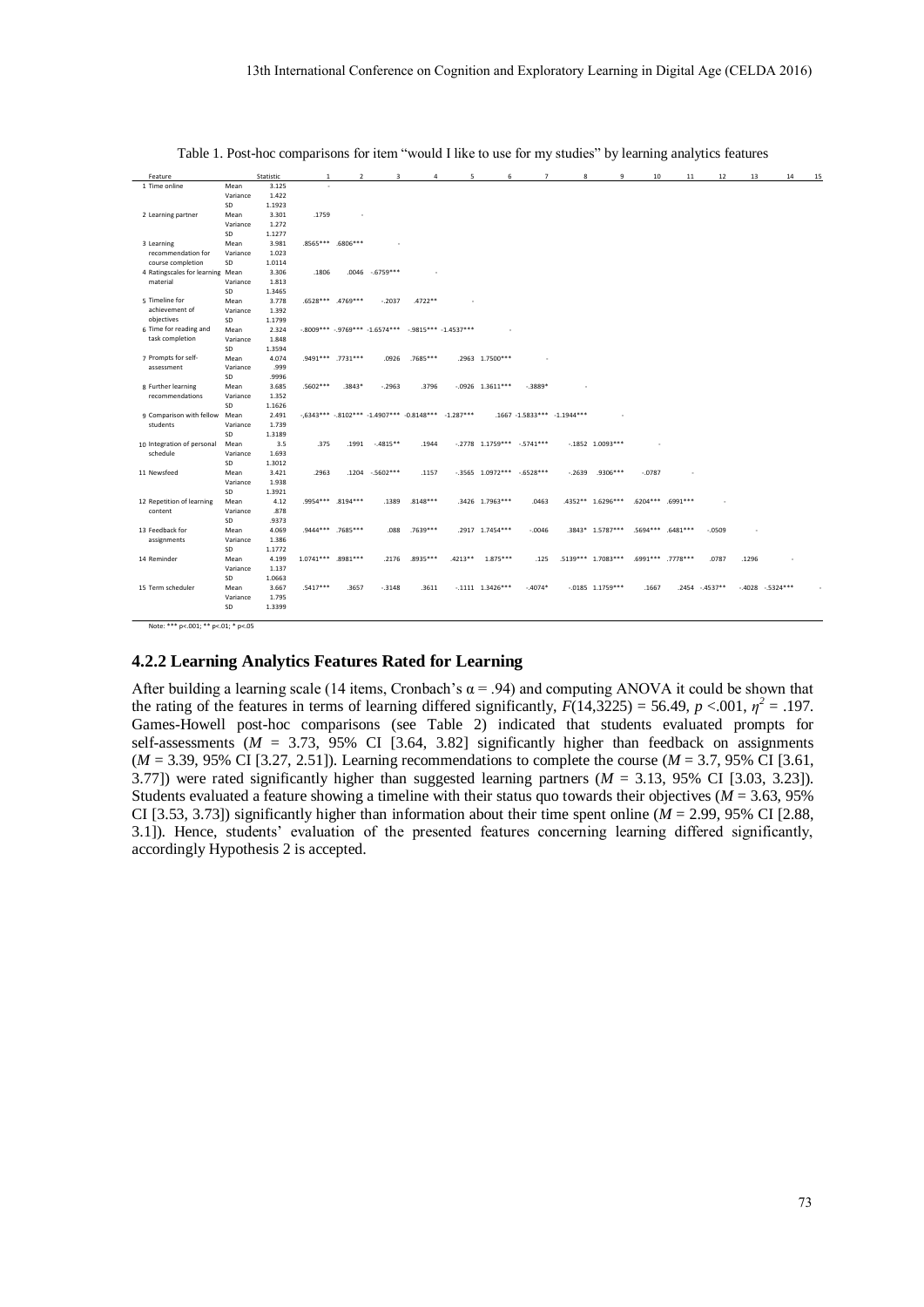| 1 Time online<br>2.9897<br>Mean<br>Variance<br>.641<br>.80049<br>SD<br>2 Learning partner<br>3.1273<br>.13757<br>Mean<br>.569<br>Variance<br>SD<br>.75453<br>3 Learning<br>3.6964<br>.70668*** .56911***<br>Mean<br>recommendation for<br>Variance<br>.45<br>course completion<br>.67053<br>SD<br>4 Ratingscales for<br>$-.19841-.33598**$<br>$-0.90509***$<br>2.7913<br>Mean<br>learning material<br>.823<br>Variance<br>SD<br>.90699<br>5 Timeline for<br>3.6283<br>.63856*** .50099***<br>$-06812$ .83697***<br>Mean<br>achievement of<br>.577<br>Variance<br>objectives<br>SD<br>.75945<br>6 Time for reading and<br>-.58929*** -.72685*** -1.29597*** -.39087*** -1.22784***<br>2.4005<br>Mean<br>task completion<br>Variance<br>.891<br>.94404<br>SD<br>7 Prompts for self-<br>3.7288<br>.73909 *** .60152 ***<br>.03241 .93750***<br>.10053 1.32837***<br>Mean<br>assessment<br>.485<br>Variance<br>SD<br>.69613<br>8 Further learning<br>.35747**<br>$-.21164-.69345***$<br>3.4848<br>.49504***<br>$-14352$ 1.08433***<br>$-.24405$<br>Mean<br>recommendations<br>Variance<br>.544<br>SD<br>.7374<br>9 Comparison with<br>-.38558*** -.52315*** -1.09226***<br>2.6042<br>$-18717 - 1.02414***$<br>.2037 -1.12467*** -.88062***<br>Mean<br>fellow students<br>.799<br>Variance<br>SD<br>.89386<br>10 Integration of<br>3.2272<br>.23743<br>.09987<br>$-46925***$ $43585***$<br>$-40112***$ .82672***<br>$-50165***$<br>$-0.25761$ .62302***<br>Mean<br>personal schedule<br>Variance<br>.717<br>SD<br>.8465<br>11 Newsfeed<br>$-.89914***$<br>$-.83102***$<br>$.39683***$<br>$-.93155***$ $-.68750***$<br>2.7973<br>$-.19246-.33003**$<br>.00595<br>.19312 -.42989***<br>Mean<br>Variance<br>.813<br>SD<br>.90176<br>12 Repetition of learning Mean<br>3.5737<br>.58399***<br>.44643***<br>$-0.12269$ .78241***<br>$-05456$ 1.17328***<br>$-15509$<br>.08896<br>.96958***<br>.34656** .77646***<br>content<br>.498<br>Variance<br>SD<br>.70591<br>13 Feedback for<br>.40212***<br>.60053***<br>.99140***<br>$-33697**$<br>$-09292$ .78770***<br>.16468 .59458***<br>3.3919<br>.26455<br>$-.30456*$<br>$-.23644$<br>$-.18188$<br>Mean<br>assignments<br>.766<br>Variance<br>SD<br>.87541 | 14<br>15 |            | 13        | 12          | $11$    | 10       | 9         | 8 | $\overline{7}$ | 6           | 5            | $\overline{4}$ | $\overline{\mathbf{3}}$ | $\overline{2}$ | -1     | Statistic |      | Feature     |
|------------------------------------------------------------------------------------------------------------------------------------------------------------------------------------------------------------------------------------------------------------------------------------------------------------------------------------------------------------------------------------------------------------------------------------------------------------------------------------------------------------------------------------------------------------------------------------------------------------------------------------------------------------------------------------------------------------------------------------------------------------------------------------------------------------------------------------------------------------------------------------------------------------------------------------------------------------------------------------------------------------------------------------------------------------------------------------------------------------------------------------------------------------------------------------------------------------------------------------------------------------------------------------------------------------------------------------------------------------------------------------------------------------------------------------------------------------------------------------------------------------------------------------------------------------------------------------------------------------------------------------------------------------------------------------------------------------------------------------------------------------------------------------------------------------------------------------------------------------------------------------------------------------------------------------------------------------------------------------------------------------------------------------------------------------------------------------------------------------------------------------------------------------------------------------------------|----------|------------|-----------|-------------|---------|----------|-----------|---|----------------|-------------|--------------|----------------|-------------------------|----------------|--------|-----------|------|-------------|
|                                                                                                                                                                                                                                                                                                                                                                                                                                                                                                                                                                                                                                                                                                                                                                                                                                                                                                                                                                                                                                                                                                                                                                                                                                                                                                                                                                                                                                                                                                                                                                                                                                                                                                                                                                                                                                                                                                                                                                                                                                                                                                                                                                                                |          |            |           |             |         |          |           |   |                |             |              |                |                         |                |        |           |      |             |
|                                                                                                                                                                                                                                                                                                                                                                                                                                                                                                                                                                                                                                                                                                                                                                                                                                                                                                                                                                                                                                                                                                                                                                                                                                                                                                                                                                                                                                                                                                                                                                                                                                                                                                                                                                                                                                                                                                                                                                                                                                                                                                                                                                                                |          |            |           |             |         |          |           |   |                |             |              |                |                         |                |        |           |      |             |
|                                                                                                                                                                                                                                                                                                                                                                                                                                                                                                                                                                                                                                                                                                                                                                                                                                                                                                                                                                                                                                                                                                                                                                                                                                                                                                                                                                                                                                                                                                                                                                                                                                                                                                                                                                                                                                                                                                                                                                                                                                                                                                                                                                                                |          |            |           |             |         |          |           |   |                |             |              |                |                         |                |        |           |      |             |
|                                                                                                                                                                                                                                                                                                                                                                                                                                                                                                                                                                                                                                                                                                                                                                                                                                                                                                                                                                                                                                                                                                                                                                                                                                                                                                                                                                                                                                                                                                                                                                                                                                                                                                                                                                                                                                                                                                                                                                                                                                                                                                                                                                                                |          |            |           |             |         |          |           |   |                |             |              |                |                         |                |        |           |      |             |
|                                                                                                                                                                                                                                                                                                                                                                                                                                                                                                                                                                                                                                                                                                                                                                                                                                                                                                                                                                                                                                                                                                                                                                                                                                                                                                                                                                                                                                                                                                                                                                                                                                                                                                                                                                                                                                                                                                                                                                                                                                                                                                                                                                                                |          |            |           |             |         |          |           |   |                |             |              |                |                         |                |        |           |      |             |
|                                                                                                                                                                                                                                                                                                                                                                                                                                                                                                                                                                                                                                                                                                                                                                                                                                                                                                                                                                                                                                                                                                                                                                                                                                                                                                                                                                                                                                                                                                                                                                                                                                                                                                                                                                                                                                                                                                                                                                                                                                                                                                                                                                                                |          |            |           |             |         |          |           |   |                |             |              |                |                         |                |        |           |      |             |
|                                                                                                                                                                                                                                                                                                                                                                                                                                                                                                                                                                                                                                                                                                                                                                                                                                                                                                                                                                                                                                                                                                                                                                                                                                                                                                                                                                                                                                                                                                                                                                                                                                                                                                                                                                                                                                                                                                                                                                                                                                                                                                                                                                                                |          |            |           |             |         |          |           |   |                |             |              |                |                         |                |        |           |      |             |
|                                                                                                                                                                                                                                                                                                                                                                                                                                                                                                                                                                                                                                                                                                                                                                                                                                                                                                                                                                                                                                                                                                                                                                                                                                                                                                                                                                                                                                                                                                                                                                                                                                                                                                                                                                                                                                                                                                                                                                                                                                                                                                                                                                                                |          |            |           |             |         |          |           |   |                |             |              |                |                         |                |        |           |      |             |
|                                                                                                                                                                                                                                                                                                                                                                                                                                                                                                                                                                                                                                                                                                                                                                                                                                                                                                                                                                                                                                                                                                                                                                                                                                                                                                                                                                                                                                                                                                                                                                                                                                                                                                                                                                                                                                                                                                                                                                                                                                                                                                                                                                                                |          |            |           |             |         |          |           |   |                |             |              |                |                         |                |        |           |      |             |
|                                                                                                                                                                                                                                                                                                                                                                                                                                                                                                                                                                                                                                                                                                                                                                                                                                                                                                                                                                                                                                                                                                                                                                                                                                                                                                                                                                                                                                                                                                                                                                                                                                                                                                                                                                                                                                                                                                                                                                                                                                                                                                                                                                                                |          |            |           |             |         |          |           |   |                |             |              |                |                         |                |        |           |      |             |
|                                                                                                                                                                                                                                                                                                                                                                                                                                                                                                                                                                                                                                                                                                                                                                                                                                                                                                                                                                                                                                                                                                                                                                                                                                                                                                                                                                                                                                                                                                                                                                                                                                                                                                                                                                                                                                                                                                                                                                                                                                                                                                                                                                                                |          |            |           |             |         |          |           |   |                |             |              |                |                         |                |        |           |      |             |
|                                                                                                                                                                                                                                                                                                                                                                                                                                                                                                                                                                                                                                                                                                                                                                                                                                                                                                                                                                                                                                                                                                                                                                                                                                                                                                                                                                                                                                                                                                                                                                                                                                                                                                                                                                                                                                                                                                                                                                                                                                                                                                                                                                                                |          |            |           |             |         |          |           |   |                |             |              |                |                         |                |        |           |      |             |
|                                                                                                                                                                                                                                                                                                                                                                                                                                                                                                                                                                                                                                                                                                                                                                                                                                                                                                                                                                                                                                                                                                                                                                                                                                                                                                                                                                                                                                                                                                                                                                                                                                                                                                                                                                                                                                                                                                                                                                                                                                                                                                                                                                                                |          |            |           |             |         |          |           |   |                |             |              |                |                         |                |        |           |      |             |
|                                                                                                                                                                                                                                                                                                                                                                                                                                                                                                                                                                                                                                                                                                                                                                                                                                                                                                                                                                                                                                                                                                                                                                                                                                                                                                                                                                                                                                                                                                                                                                                                                                                                                                                                                                                                                                                                                                                                                                                                                                                                                                                                                                                                |          |            |           |             |         |          |           |   |                |             |              |                |                         |                |        |           |      |             |
|                                                                                                                                                                                                                                                                                                                                                                                                                                                                                                                                                                                                                                                                                                                                                                                                                                                                                                                                                                                                                                                                                                                                                                                                                                                                                                                                                                                                                                                                                                                                                                                                                                                                                                                                                                                                                                                                                                                                                                                                                                                                                                                                                                                                |          |            |           |             |         |          |           |   |                |             |              |                |                         |                |        |           |      |             |
|                                                                                                                                                                                                                                                                                                                                                                                                                                                                                                                                                                                                                                                                                                                                                                                                                                                                                                                                                                                                                                                                                                                                                                                                                                                                                                                                                                                                                                                                                                                                                                                                                                                                                                                                                                                                                                                                                                                                                                                                                                                                                                                                                                                                |          |            |           |             |         |          |           |   |                |             |              |                |                         |                |        |           |      |             |
|                                                                                                                                                                                                                                                                                                                                                                                                                                                                                                                                                                                                                                                                                                                                                                                                                                                                                                                                                                                                                                                                                                                                                                                                                                                                                                                                                                                                                                                                                                                                                                                                                                                                                                                                                                                                                                                                                                                                                                                                                                                                                                                                                                                                |          |            |           |             |         |          |           |   |                |             |              |                |                         |                |        |           |      |             |
|                                                                                                                                                                                                                                                                                                                                                                                                                                                                                                                                                                                                                                                                                                                                                                                                                                                                                                                                                                                                                                                                                                                                                                                                                                                                                                                                                                                                                                                                                                                                                                                                                                                                                                                                                                                                                                                                                                                                                                                                                                                                                                                                                                                                |          |            |           |             |         |          |           |   |                |             |              |                |                         |                |        |           |      |             |
|                                                                                                                                                                                                                                                                                                                                                                                                                                                                                                                                                                                                                                                                                                                                                                                                                                                                                                                                                                                                                                                                                                                                                                                                                                                                                                                                                                                                                                                                                                                                                                                                                                                                                                                                                                                                                                                                                                                                                                                                                                                                                                                                                                                                |          |            |           |             |         |          |           |   |                |             |              |                |                         |                |        |           |      |             |
|                                                                                                                                                                                                                                                                                                                                                                                                                                                                                                                                                                                                                                                                                                                                                                                                                                                                                                                                                                                                                                                                                                                                                                                                                                                                                                                                                                                                                                                                                                                                                                                                                                                                                                                                                                                                                                                                                                                                                                                                                                                                                                                                                                                                |          |            |           |             |         |          |           |   |                |             |              |                |                         |                |        |           |      |             |
|                                                                                                                                                                                                                                                                                                                                                                                                                                                                                                                                                                                                                                                                                                                                                                                                                                                                                                                                                                                                                                                                                                                                                                                                                                                                                                                                                                                                                                                                                                                                                                                                                                                                                                                                                                                                                                                                                                                                                                                                                                                                                                                                                                                                |          |            |           |             |         |          |           |   |                |             |              |                |                         |                |        |           |      |             |
|                                                                                                                                                                                                                                                                                                                                                                                                                                                                                                                                                                                                                                                                                                                                                                                                                                                                                                                                                                                                                                                                                                                                                                                                                                                                                                                                                                                                                                                                                                                                                                                                                                                                                                                                                                                                                                                                                                                                                                                                                                                                                                                                                                                                |          |            |           |             |         |          |           |   |                |             |              |                |                         |                |        |           |      |             |
|                                                                                                                                                                                                                                                                                                                                                                                                                                                                                                                                                                                                                                                                                                                                                                                                                                                                                                                                                                                                                                                                                                                                                                                                                                                                                                                                                                                                                                                                                                                                                                                                                                                                                                                                                                                                                                                                                                                                                                                                                                                                                                                                                                                                |          |            |           |             |         |          |           |   |                |             |              |                |                         |                |        |           |      |             |
|                                                                                                                                                                                                                                                                                                                                                                                                                                                                                                                                                                                                                                                                                                                                                                                                                                                                                                                                                                                                                                                                                                                                                                                                                                                                                                                                                                                                                                                                                                                                                                                                                                                                                                                                                                                                                                                                                                                                                                                                                                                                                                                                                                                                |          |            |           |             |         |          |           |   |                |             |              |                |                         |                |        |           |      |             |
|                                                                                                                                                                                                                                                                                                                                                                                                                                                                                                                                                                                                                                                                                                                                                                                                                                                                                                                                                                                                                                                                                                                                                                                                                                                                                                                                                                                                                                                                                                                                                                                                                                                                                                                                                                                                                                                                                                                                                                                                                                                                                                                                                                                                |          |            |           |             |         |          |           |   |                |             |              |                |                         |                |        |           |      |             |
|                                                                                                                                                                                                                                                                                                                                                                                                                                                                                                                                                                                                                                                                                                                                                                                                                                                                                                                                                                                                                                                                                                                                                                                                                                                                                                                                                                                                                                                                                                                                                                                                                                                                                                                                                                                                                                                                                                                                                                                                                                                                                                                                                                                                |          |            |           |             |         |          |           |   |                |             |              |                |                         |                |        |           |      |             |
|                                                                                                                                                                                                                                                                                                                                                                                                                                                                                                                                                                                                                                                                                                                                                                                                                                                                                                                                                                                                                                                                                                                                                                                                                                                                                                                                                                                                                                                                                                                                                                                                                                                                                                                                                                                                                                                                                                                                                                                                                                                                                                                                                                                                |          |            |           |             |         |          |           |   |                |             |              |                |                         |                |        |           |      |             |
|                                                                                                                                                                                                                                                                                                                                                                                                                                                                                                                                                                                                                                                                                                                                                                                                                                                                                                                                                                                                                                                                                                                                                                                                                                                                                                                                                                                                                                                                                                                                                                                                                                                                                                                                                                                                                                                                                                                                                                                                                                                                                                                                                                                                |          |            |           |             |         |          |           |   |                |             |              |                |                         |                |        |           |      |             |
|                                                                                                                                                                                                                                                                                                                                                                                                                                                                                                                                                                                                                                                                                                                                                                                                                                                                                                                                                                                                                                                                                                                                                                                                                                                                                                                                                                                                                                                                                                                                                                                                                                                                                                                                                                                                                                                                                                                                                                                                                                                                                                                                                                                                |          |            |           |             |         |          |           |   |                |             |              |                |                         |                |        |           |      |             |
|                                                                                                                                                                                                                                                                                                                                                                                                                                                                                                                                                                                                                                                                                                                                                                                                                                                                                                                                                                                                                                                                                                                                                                                                                                                                                                                                                                                                                                                                                                                                                                                                                                                                                                                                                                                                                                                                                                                                                                                                                                                                                                                                                                                                |          |            |           |             |         |          |           |   |                |             |              |                |                         |                |        |           |      |             |
|                                                                                                                                                                                                                                                                                                                                                                                                                                                                                                                                                                                                                                                                                                                                                                                                                                                                                                                                                                                                                                                                                                                                                                                                                                                                                                                                                                                                                                                                                                                                                                                                                                                                                                                                                                                                                                                                                                                                                                                                                                                                                                                                                                                                |          |            |           |             |         |          |           |   |                |             |              |                |                         |                |        |           |      |             |
|                                                                                                                                                                                                                                                                                                                                                                                                                                                                                                                                                                                                                                                                                                                                                                                                                                                                                                                                                                                                                                                                                                                                                                                                                                                                                                                                                                                                                                                                                                                                                                                                                                                                                                                                                                                                                                                                                                                                                                                                                                                                                                                                                                                                |          |            |           |             |         |          |           |   |                |             |              |                |                         |                |        |           |      |             |
|                                                                                                                                                                                                                                                                                                                                                                                                                                                                                                                                                                                                                                                                                                                                                                                                                                                                                                                                                                                                                                                                                                                                                                                                                                                                                                                                                                                                                                                                                                                                                                                                                                                                                                                                                                                                                                                                                                                                                                                                                                                                                                                                                                                                |          |            |           |             |         |          |           |   |                |             |              |                |                         |                |        |           |      |             |
|                                                                                                                                                                                                                                                                                                                                                                                                                                                                                                                                                                                                                                                                                                                                                                                                                                                                                                                                                                                                                                                                                                                                                                                                                                                                                                                                                                                                                                                                                                                                                                                                                                                                                                                                                                                                                                                                                                                                                                                                                                                                                                                                                                                                |          |            |           |             |         |          |           |   |                |             |              |                |                         |                |        |           |      |             |
|                                                                                                                                                                                                                                                                                                                                                                                                                                                                                                                                                                                                                                                                                                                                                                                                                                                                                                                                                                                                                                                                                                                                                                                                                                                                                                                                                                                                                                                                                                                                                                                                                                                                                                                                                                                                                                                                                                                                                                                                                                                                                                                                                                                                |          |            |           |             |         |          |           |   |                |             |              |                |                         |                |        |           |      |             |
|                                                                                                                                                                                                                                                                                                                                                                                                                                                                                                                                                                                                                                                                                                                                                                                                                                                                                                                                                                                                                                                                                                                                                                                                                                                                                                                                                                                                                                                                                                                                                                                                                                                                                                                                                                                                                                                                                                                                                                                                                                                                                                                                                                                                |          |            |           |             |         |          |           |   |                |             |              |                |                         |                |        |           |      |             |
|                                                                                                                                                                                                                                                                                                                                                                                                                                                                                                                                                                                                                                                                                                                                                                                                                                                                                                                                                                                                                                                                                                                                                                                                                                                                                                                                                                                                                                                                                                                                                                                                                                                                                                                                                                                                                                                                                                                                                                                                                                                                                                                                                                                                |          |            |           |             |         |          |           |   |                |             |              |                |                         |                |        |           |      |             |
|                                                                                                                                                                                                                                                                                                                                                                                                                                                                                                                                                                                                                                                                                                                                                                                                                                                                                                                                                                                                                                                                                                                                                                                                                                                                                                                                                                                                                                                                                                                                                                                                                                                                                                                                                                                                                                                                                                                                                                                                                                                                                                                                                                                                |          |            |           |             |         |          |           |   |                |             |              |                |                         |                |        |           |      |             |
|                                                                                                                                                                                                                                                                                                                                                                                                                                                                                                                                                                                                                                                                                                                                                                                                                                                                                                                                                                                                                                                                                                                                                                                                                                                                                                                                                                                                                                                                                                                                                                                                                                                                                                                                                                                                                                                                                                                                                                                                                                                                                                                                                                                                |          |            |           |             |         |          |           |   |                |             |              |                |                         |                |        |           |      |             |
|                                                                                                                                                                                                                                                                                                                                                                                                                                                                                                                                                                                                                                                                                                                                                                                                                                                                                                                                                                                                                                                                                                                                                                                                                                                                                                                                                                                                                                                                                                                                                                                                                                                                                                                                                                                                                                                                                                                                                                                                                                                                                                                                                                                                |          |            |           |             |         |          |           |   |                |             |              |                |                         |                |        |           |      |             |
|                                                                                                                                                                                                                                                                                                                                                                                                                                                                                                                                                                                                                                                                                                                                                                                                                                                                                                                                                                                                                                                                                                                                                                                                                                                                                                                                                                                                                                                                                                                                                                                                                                                                                                                                                                                                                                                                                                                                                                                                                                                                                                                                                                                                |          |            |           |             |         |          |           |   |                |             |              |                |                         |                |        |           |      |             |
| $-64054***$ $-39649***$                                                                                                                                                                                                                                                                                                                                                                                                                                                                                                                                                                                                                                                                                                                                                                                                                                                                                                                                                                                                                                                                                                                                                                                                                                                                                                                                                                                                                                                                                                                                                                                                                                                                                                                                                                                                                                                                                                                                                                                                                                                                                                                                                                        |          |            | $-30357*$ | $-48545***$ | .29101* | $-13889$ | .48413*** |   |                | $.68783***$ | $-.54001***$ | .29696*        | $-.60813***$            | $-.03902$      | .09854 | 3.0883    | Mean | 14 Reminder |
| .776<br>Variance                                                                                                                                                                                                                                                                                                                                                                                                                                                                                                                                                                                                                                                                                                                                                                                                                                                                                                                                                                                                                                                                                                                                                                                                                                                                                                                                                                                                                                                                                                                                                                                                                                                                                                                                                                                                                                                                                                                                                                                                                                                                                                                                                                               |          |            |           |             |         |          |           |   |                |             |              |                |                         |                |        |           |      |             |
| SD<br>.88097                                                                                                                                                                                                                                                                                                                                                                                                                                                                                                                                                                                                                                                                                                                                                                                                                                                                                                                                                                                                                                                                                                                                                                                                                                                                                                                                                                                                                                                                                                                                                                                                                                                                                                                                                                                                                                                                                                                                                                                                                                                                                                                                                                                   |          |            |           |             |         |          |           |   |                |             |              |                |                         |                |        |           |      |             |
| 15 Term scheduler<br>2.788<br>$-.20172-.33929**$<br>$-0.90840***$<br>$-.00331-.84028***$<br>.38757***<br>$-0.94081***$ $-0.69676***$<br>.18386 -.43915***<br>$-.00926-.78571***-.60384***$<br>Mean                                                                                                                                                                                                                                                                                                                                                                                                                                                                                                                                                                                                                                                                                                                                                                                                                                                                                                                                                                                                                                                                                                                                                                                                                                                                                                                                                                                                                                                                                                                                                                                                                                                                                                                                                                                                                                                                                                                                                                                             |          | $-.30026*$ |           |             |         |          |           |   |                |             |              |                |                         |                |        |           |      |             |
| .86<br>Variance                                                                                                                                                                                                                                                                                                                                                                                                                                                                                                                                                                                                                                                                                                                                                                                                                                                                                                                                                                                                                                                                                                                                                                                                                                                                                                                                                                                                                                                                                                                                                                                                                                                                                                                                                                                                                                                                                                                                                                                                                                                                                                                                                                                |          |            |           |             |         |          |           |   |                |             |              |                |                         |                |        |           |      |             |
| SD<br>.92716                                                                                                                                                                                                                                                                                                                                                                                                                                                                                                                                                                                                                                                                                                                                                                                                                                                                                                                                                                                                                                                                                                                                                                                                                                                                                                                                                                                                                                                                                                                                                                                                                                                                                                                                                                                                                                                                                                                                                                                                                                                                                                                                                                                   |          |            |           |             |         |          |           |   |                |             |              |                |                         |                |        |           |      |             |
|                                                                                                                                                                                                                                                                                                                                                                                                                                                                                                                                                                                                                                                                                                                                                                                                                                                                                                                                                                                                                                                                                                                                                                                                                                                                                                                                                                                                                                                                                                                                                                                                                                                                                                                                                                                                                                                                                                                                                                                                                                                                                                                                                                                                |          |            |           |             |         |          |           |   |                |             |              |                |                         |                |        |           |      |             |
| Note: *** p<.001; ** p<.01; * p<.05                                                                                                                                                                                                                                                                                                                                                                                                                                                                                                                                                                                                                                                                                                                                                                                                                                                                                                                                                                                                                                                                                                                                                                                                                                                                                                                                                                                                                                                                                                                                                                                                                                                                                                                                                                                                                                                                                                                                                                                                                                                                                                                                                            |          |            |           |             |         |          |           |   |                |             |              |                |                         |                |        |           |      |             |

|  | Table 2. Post-hoc comparisons for learning scale by features |  |  |
|--|--------------------------------------------------------------|--|--|
|  |                                                              |  |  |

A hierarchical regression analysis was conducted to determine if students' evaluation of the features in terms of learning, privacy, difficulty, and usefulness are significant predictors if students would like to use a certain learning analytics feature. The final regression model (see Table 3) explained a statistically significant amount of variance in willingness to use a certain learning analytics feature,  $\Delta R^2 = .652$ ,  $F(7, 3235) =$ 1518.77,  $p < 001$ . Results of the hierarchical regression analysis show that all four variables positively predict the willingness to use a certain learning analytics feature. Especially, students' rating in terms of learning and usefulness of a certain learning analytics feature positively predict students' willingness to use it. Accordingly, Hypotheses 3a, 3b, 3c, and 3d are accepted.

Table 3. Regression analysis predicting willingness to use learning analytics features on learning, privacy, difficulty, and usefulness

|                                                                                 | $R^2$ | $\Delta R^2$ | B     | SE B | ß             |
|---------------------------------------------------------------------------------|-------|--------------|-------|------|---------------|
| Step 1                                                                          | .496  | .495         |       |      |               |
| learning                                                                        |       |              | 1.011 | .018 | $.704***$     |
| Step 2                                                                          | .561  | .560         |       |      |               |
| learning                                                                        |       |              | .942  | .017 | $.656***$     |
| privacy                                                                         |       |              | .276  | .013 | $.259***$     |
| Step 3                                                                          | .577  | .577         |       |      |               |
| learning                                                                        |       |              | .918  | .017 | $.639***$     |
| privacy                                                                         |       |              | .205  | .014 | $.193***$     |
| difficulty                                                                      |       |              | .170  | .015 | $.147***$     |
| Step 4                                                                          | .653  | .652         |       |      |               |
| learning                                                                        |       |              | .676  | .018 | ***<br>.471   |
| privacy                                                                         |       |              | .096  | .013 | $***$<br>.091 |
| difficulty                                                                      |       |              | .037  | .015 | $.032*$       |
| usefulness                                                                      |       |              | .392  | .015 | $.392***$     |
| $p < .001,$ $\binom{18}{3}$ $p < .01,$ $\binom{2}{3}$ $p < .05$<br>***<br>Note. |       |              |       |      |               |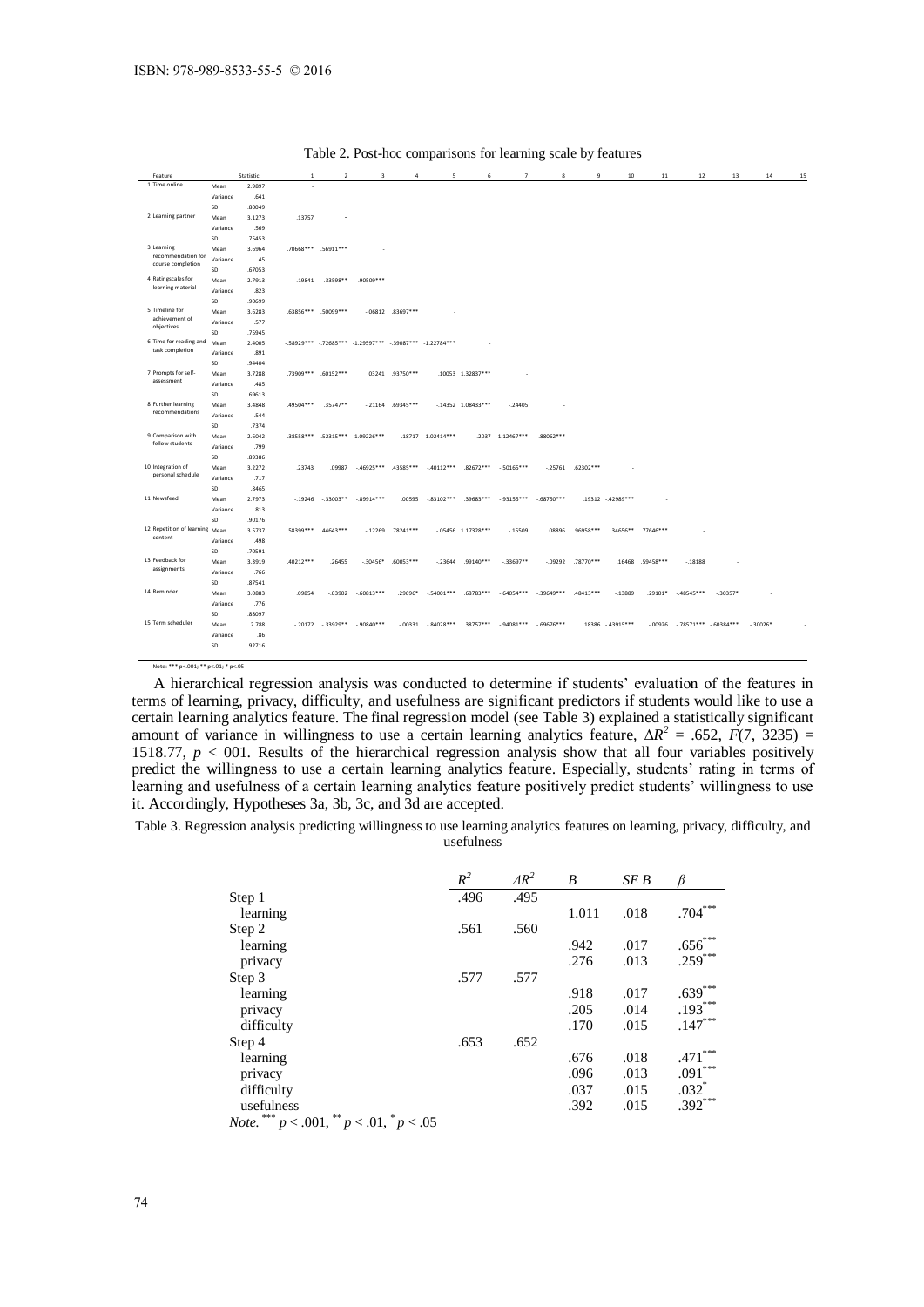# **5. DISCUSSION**

As real-time feedback was mentioned from almost all students in the qualitative study, it has presumably high relevance for learning, as already postulated by Hattie (2009). Concerning this, learning analytics could offer an appropriate approach as the system can provide real-time feedback to each individual learner in much more detail than one single teacher could.

The qualitative results showed that the students prefer learning with printed material and a function to document learning activities occurring offline was discussed. This leads to the need to investigate how learning offline or conscious informal learning could ideally be entered into a learning analytics system, so that invalid analyses due to incomplete data could be decreased and students will not be demotivated only because the system did not consider all their learning efforts. As long as most learning takes place outside the online learning environment, learning analytics systems can only be considered as an additional service. Likewise, the study of Verbert et al. (2014) revealed that learners rated the usefulness of learning analytics dashboards low, when many relevant activities happened outside the tracked learning environment.

Students' expectations of a learning analytics system, combining several programs and functions would allow to tracking their learning behavior in an easier way. Using a PDF annotation program, highlighted content and their added thoughts would become more obvious to analyses as well as their paths through different programs. By tracking text processing, the emergence of artifacts could be analyzed by the system in terms of which further resources might help the student to proceed.

In the qualitative study students had ambivalent voices in terms of comparisons with fellow students, which was also revealed in the quantitative study, as this feature was rated significantly lower in terms of willingness to use it than almost all other features (see Table 1).

As the regression analysis showed, students' evaluation of a learning analytics feature in terms of learning positively predicts their willingness to use. Three of the five features, students are the most willing to use, are strongly related to support learning and are also evaluated to support learning by the students: repetition of learning content, prompts for self-assessment, and further learning recommendations to complete a course.

The present study shows limitations, as the interviewed students have mainly no experience in using learning analytics features, thus it seemed to be difficult to imagine the potential possibilities of big data analysis for learning purposes. To control order effects the sequence of the presented learning analytics features should be randomized. To consider the dependency of the students' rating on each feature a bigger sample size would be necessary.

Still there are many open questions in terms of how learning analytics could support learning processes and new rose especially from the qualitative study. As some students already mentioned they were concerned, if too much support from a learning analytics system might reduce autonomy of learning processes, which is related to the components of self-regulated learning. Hence, further research regarding the cohesion of learning analytics features and self-regulated learning needs to be initiated to find out if learning analytics systems are capable to foster self-regulated learning or if they even hinder it by taking over too much of the learners' responsibility and autonomy (Boekaerts, 1999; Gašević, Dawson, & Siemens, 2015). In this respect personalization of learning analytics systems will be of high relevance.

Within this study the expectations of students were considered, further research needs to take into account other stakeholders' voices and how learning analytics can support self-regulated learning in online learning environments by considering learning theoretical assumptions.

# **6. CONCLUSION**

From a learning science perspective, the focus of learning analytics should be on understanding and supporting learning processes. As learning is a multifaceted and complex process the coherence of learning analytics features and learning, especially self-regulated learning needs to be in the focus of educational research. The design of valid learning analytics features needs to be based on (self-regulated) learning theories and results from qualitative as well as quantitative research.

However, students expect highly developed learning analytics systems, combining the functions of various programs, allowing personalization, showing the results of diverse analyses and giving recommendations for further learning. Fortunately, the prerequisite that students are interested and willing to